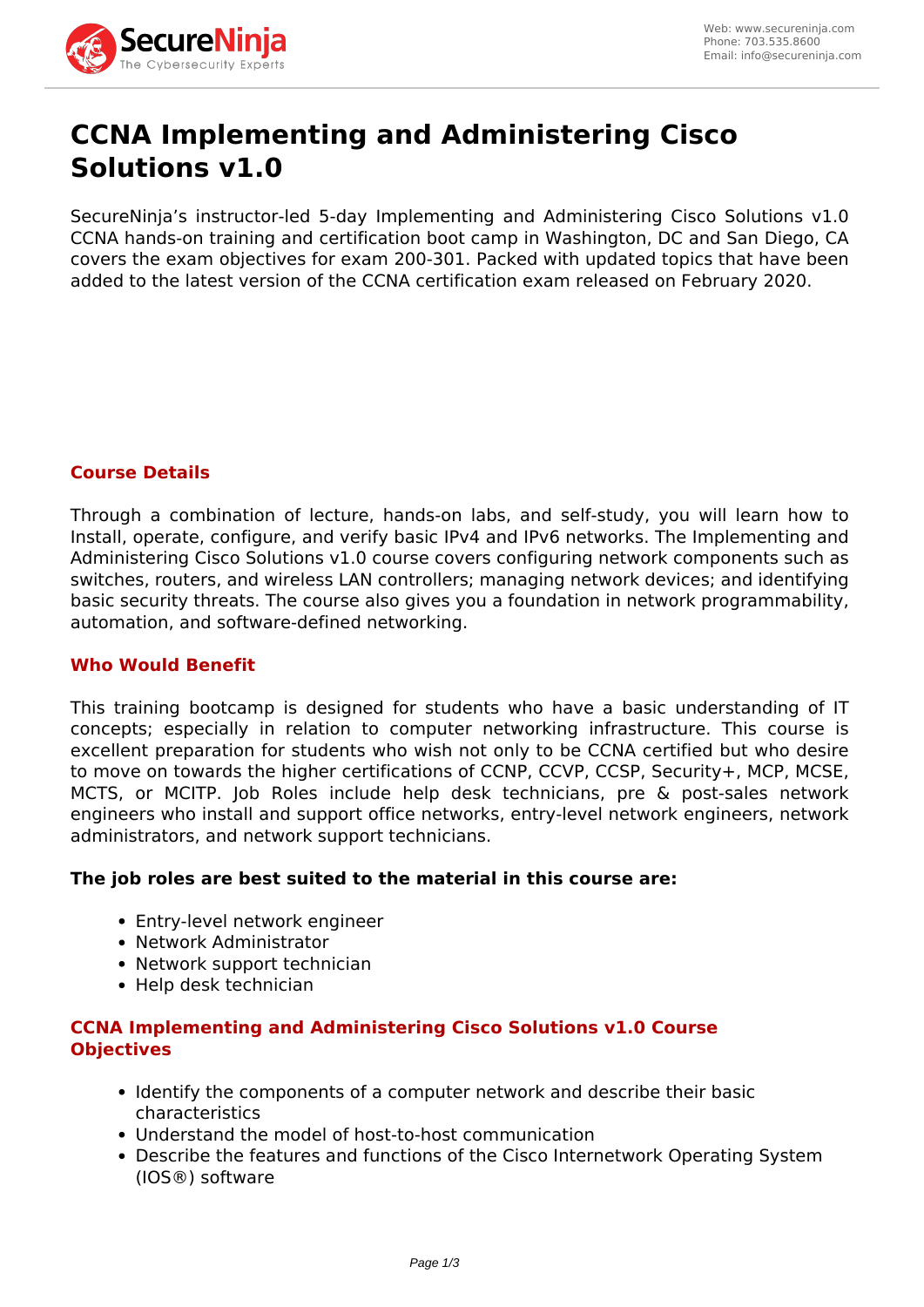

- Describe LANs and the role of switches within LANs
- Describe Ethernet as the network access layer of TCP/IP and describe the operation of switches
- Install a switch and perform the initial configuration
- Describe the TCP/IP Internet layer, IPv4, its addressing scheme, and subnetting
- Describe the TCP/IP Transport layer and Application layer
- Explore functions of routing
- Implement basic configuration on a Cisco router
- Explain host-to-host communications across switches and routers
- Identify and resolve common switched network issues and common problems associated with IPv4 addressing
- Describe IPv6 main features and addresses, and configure and verify basic IPv6 connectivity
- Describe the operation, benefits, and limitations of static routing
- Describe, implement, and verify Virtual Local Area Networks (VLANs) and trunks
- Describe the application and configuration of inter-VLAN routing
- Explain the basics of dynamic routing protocols and describe components and terms of Open Shortest Path First (OSPF)
- Explain how Spanning Tree Protocol (STP) and Rapid Spanning Tree Protocol (RSTP) work
- Configure link aggregation using EtherChannel
- Describe the purpose of Layer 3 redundancy protocols
- Describe basic WAN and VPN concepts
- Describe the operation of Access Control Lists (ACLs) and their applications in the network
- Configure Internet access using Dynamic Host Configuration Protocol (DHCP) clients and explain and configure Network Address Translation (NAT) on Cisco routers
- Describe basic Quality of Service (QoS) concepts
- Describe the concepts of wireless networks, which types of wireless networks can be built, and how to use Wireless LAN Controllers (WLCs)
- Describe network and device architectures and introduce virtualization
- Introduce the concept of network programmability and Software-Defined Networking (SDN) and describe smart network management solutions such as Cisco DNA Center™, Software-Defined Access (SD-Access), and Software-Defined Wide Area Network (SD-WAN)
- Configure basic IOS system monitoring tools
- Describe the management of Cisco devices
- Describe the current security threat landscape
- Describe threat defense technologies
- Implement a basic security configuration of the device management plane
- Implement basic steps to harden network devices

# **CCNA (200-301) Exam Details**

CCNA Exam v1.0 (CCNA 200-301) is a 120-minute exam associated with the CCNA certification. This exam tests a candidate's knowledge and skills related to network fundamentals, network access, IP connectivity, IP services, security fundamentals, and automation and programmability. The exam covers 6 different domains and each domain is weighted differently.